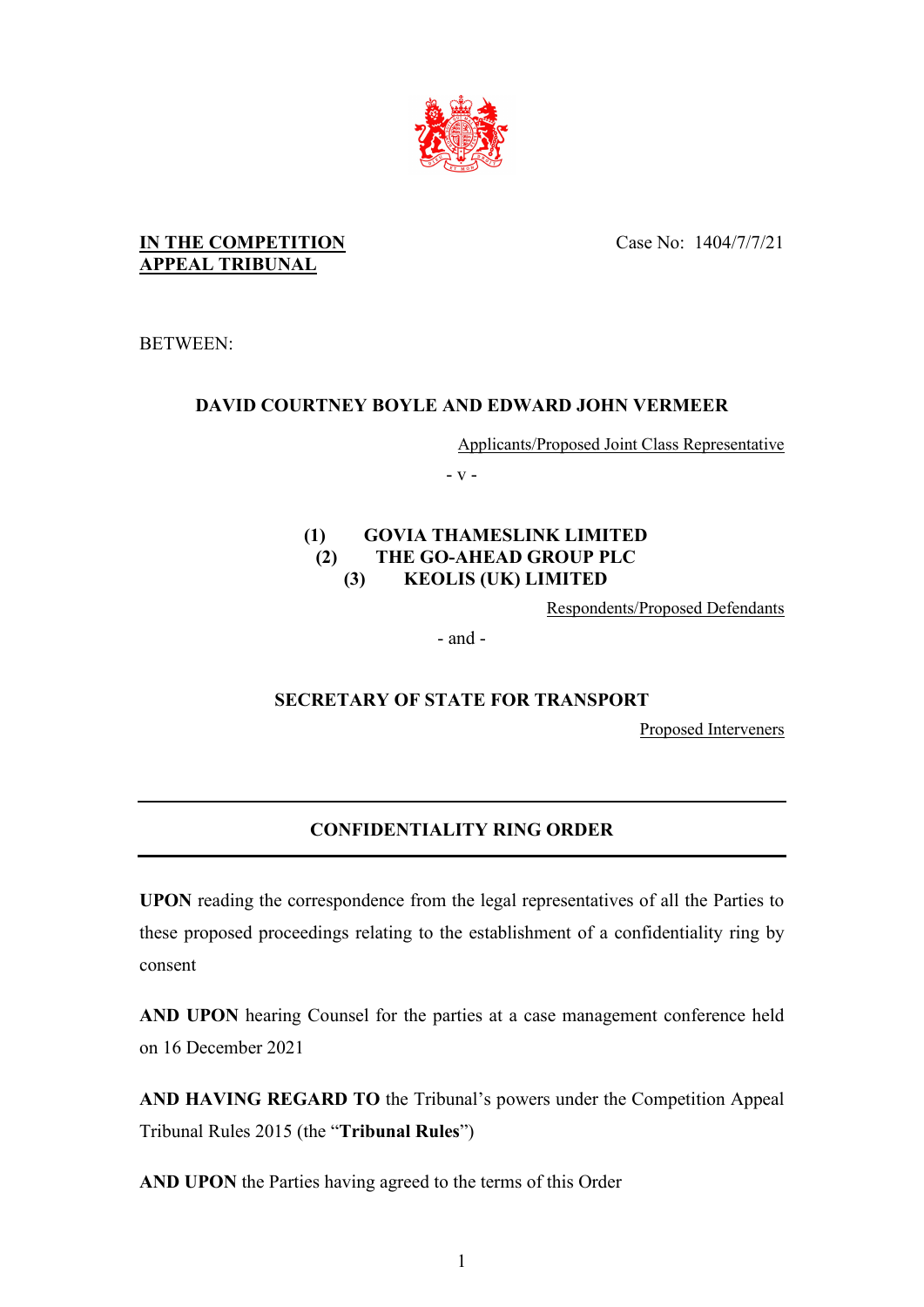#### **IT IS ORDERED BY CONSENT THAT:**

- 1. For the purposes of this Order:
	- 1.1. "**Confidential Information**" means the material contained in the Relevant Documents in respect of which a claim of confidentiality is agreed or has been or will be made to the Tribunal by a Party pursuant to Rule 99 and/or Rule 101 of the Tribunal Rules.
	- 1.2. "**Confidentiality Ring**" means all the Relevant Advisers.
	- 1.3. "**Relevant Advisers**" are those persons:
		- 1.3.1. whose admission to the Confidentiality Ring has received the consent of the Parties pursuant to paragraph 6(1) below or has been authorised by the Tribunal pursuant to paragraph 6(2) below; and
		- 1.3.2. who have given a signed undertaking to the Tribunal in the terms of the Schedule to this Order, of which a copy has been provided to the Tribunal.
	- 1.4. "**Relevant Documents**" means all pleadings and other documents served by any of the Parties.
- 2. Each of the Parties shall (as and when disclosure is required) hereafter disclose to the other parties Relevant Documents containing Confidential Information on the condition that such un-redacted versions and any Confidential Information contained therein shall be disclosed only to the Relevant Advisers, who shall treat such documents in accordance with the terms of the undertaking each of them has given.
- 3. Any such Relevant Document that a party considers to contain Confidential Information shall be marked so as to indicate the parts in relation to which confidential treatment is claimed, in the manner referred to in paragraph 7.46 of the Tribunal's Guide to Proceedings 2015.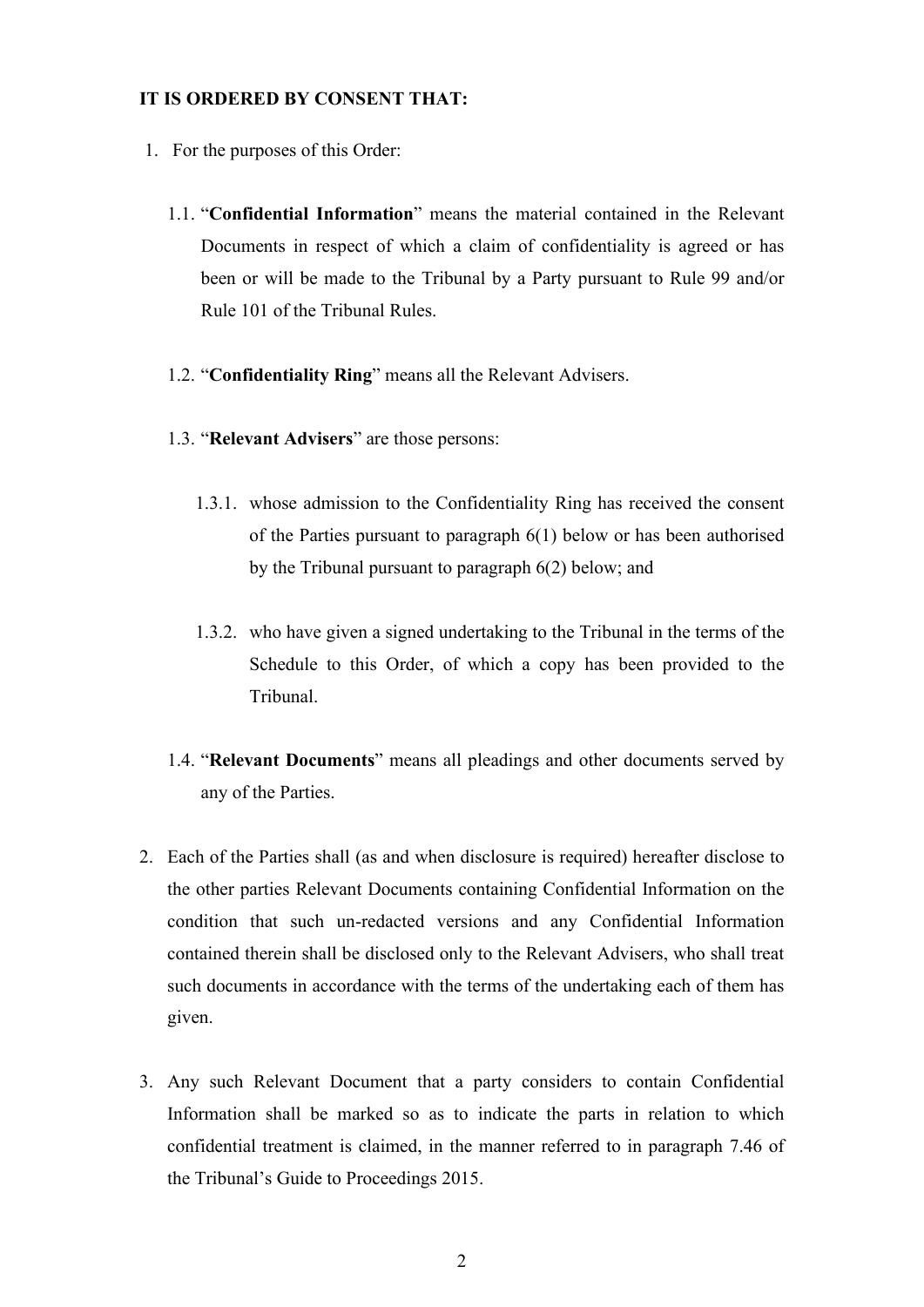- 4. The Relevant Documents are to be used by the Relevant Advisers only for the purposes of these proceedings. The subsequent use of any Relevant Document provided in the course of these proceedings for any other purpose by the receiving Party is prohibited.
- 5. Membership of the Confidentiality Ring becomes effective upon the receipt by the Tribunal of the Relevant Adviser's signed undertaking.
- 6. If any Party wishes to add any person as a Relevant Adviser for the purpose of this Order, they may either:
	- 6.1. obtain the written consent of each of the other Parties to the admission of that individual to the Confidentiality Ring and inform the Tribunal in writing accordingly (copying the representatives of the other Parties); or
	- 6.2. apply to the Tribunal for an order authorising the admission of that individual to the Confidentiality Ring.
- 7. If any Party wishes one of its Relevant Advisers to be removed from the Confidentiality Ring, they shall inform the Tribunal in writing (copying the representatives of the other Parties).
- 8. When a Relevant Adviser is admitted to or removed from the Confidentiality Ring the relevant Party will provide to the Tribunal an up-to-date list of the membership of the Confidentiality Ring.
- 9. With the exception of solicitors' or counsels' notes, and to the extent permitted by law or any applicable professional conduct regulations, copies of all or any (as appropriate) Confidential Information disclosed pursuant to this Order (in both hard and soft copy) must be destroyed insofar as is technologically possible or made inaccessible at the conclusion of these proceedings, or when a Relevant Adviser ceases to be involved in these proceedings. Each Party shall notify the other Parties that the Confidential Information has been destroyed: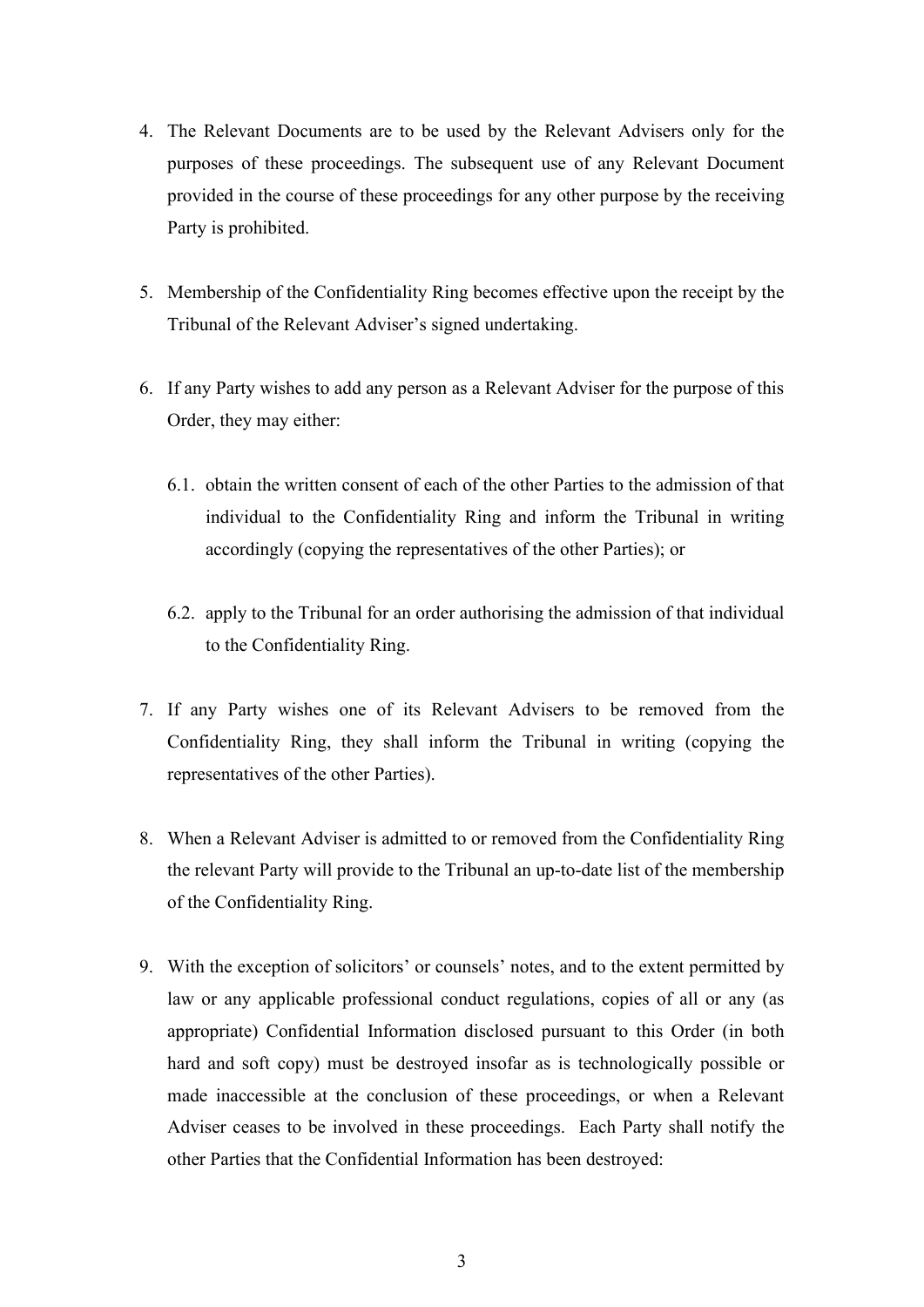9.1. at the conclusion of these proceedings;

- 9.2. when a Relevant Adviser ceases to be involved in these proceedings; and/or
- 9.3. if it is ordered that all or any (as appropriate) of the Confidential Information is no longer relevant to and/or disclosable in these proceedings.
- 10. For the avoidance of doubt, in the event of any anticipated or actual breach of this Order, any Party may seek to enforce the terms of this Order.
- 11. The Parties shall make available without charge to any person on request an up-todate list of the members of the Confidentiality Ring.

12. Costs be reserved.

13. There be liberty to apply.

**The Hon Mr Justice Marcus Smith** President of the Competition Appeal Tribunal

Made: 16 December 2021 Drawn: 21 December 2021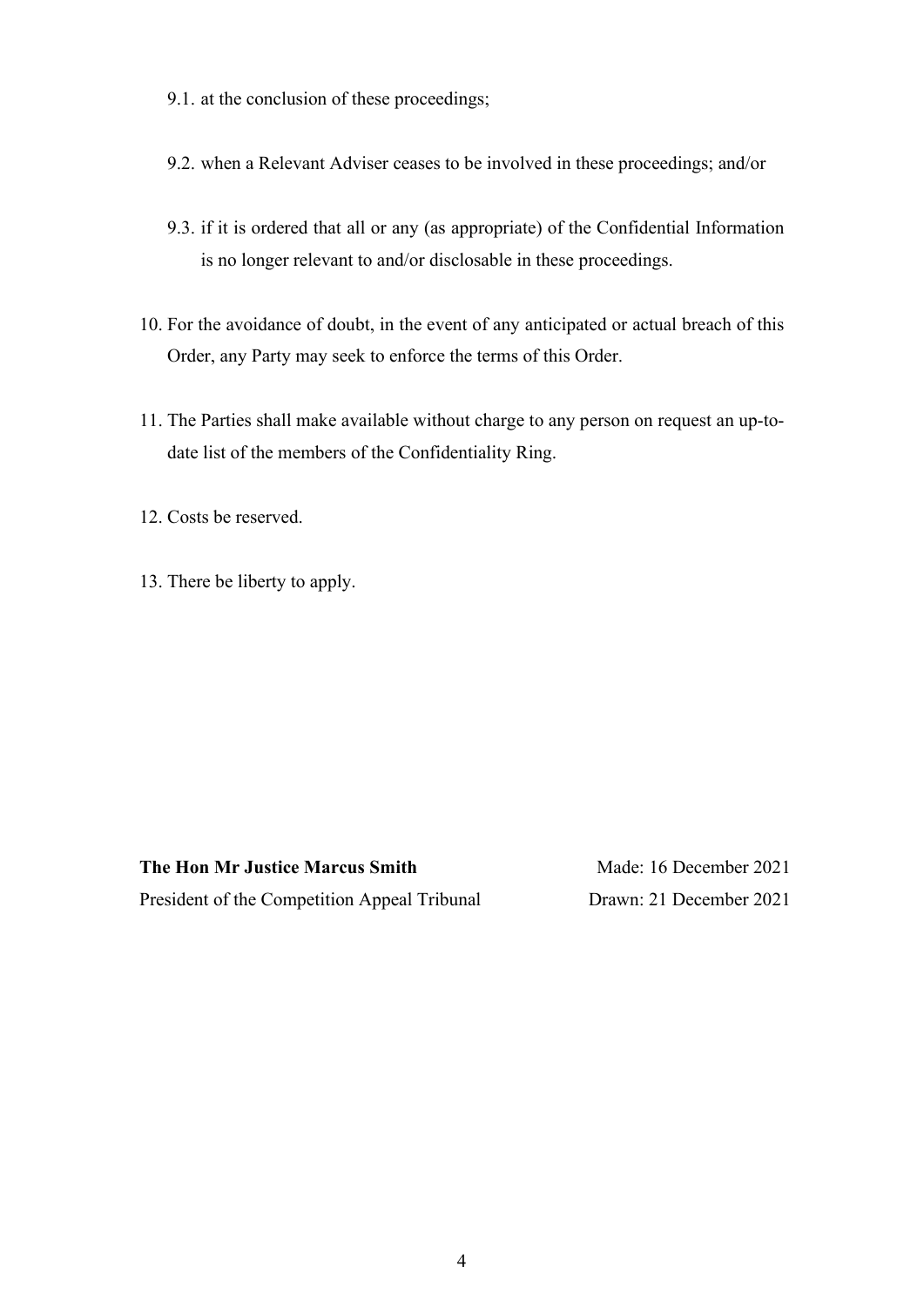### **SCHEDULE**

## **PART A**

This Part contains the names, for each party, of the Relevant Advisers for the purposes of this Order:

#### Mr Boyle and Mr Vermeer

#### *Solicitors*

- 1. Julian Maitland-Walker
- 2. Adrian Render
- 3. Sheree-Ann Virgin
- 4. Joseph Siman
- 5. Ella Andrews
- 6. Lily Smith
- 7. Lucie Carey
- 8. Becky Loud
- 9. Matthew Wild (not admitted in England and Wales. Admitted in New York, Washington, DC and the United States Districts Courts for the Southern, Eastern, and Western Districts of New York, the Northern District of Illinois, the Eastern District of Michigan, the Eastern District of Wisconsin, and the United States Court of Appeals for the 6th Circuit)

#### *Counsel*

- 10. Charles Hollander QC (Brick Court Chambers)
- 11. David Went (Exchange Chambers)

Govia Thameslink Railway Limited, The Go-Ahead Group plc and Keolis (UK) Limited

#### *Solicitors*

- 1. Mark Sansom
- 2. Nicholas Frey
- 3. Jessica Steele
- 4. Angus Reston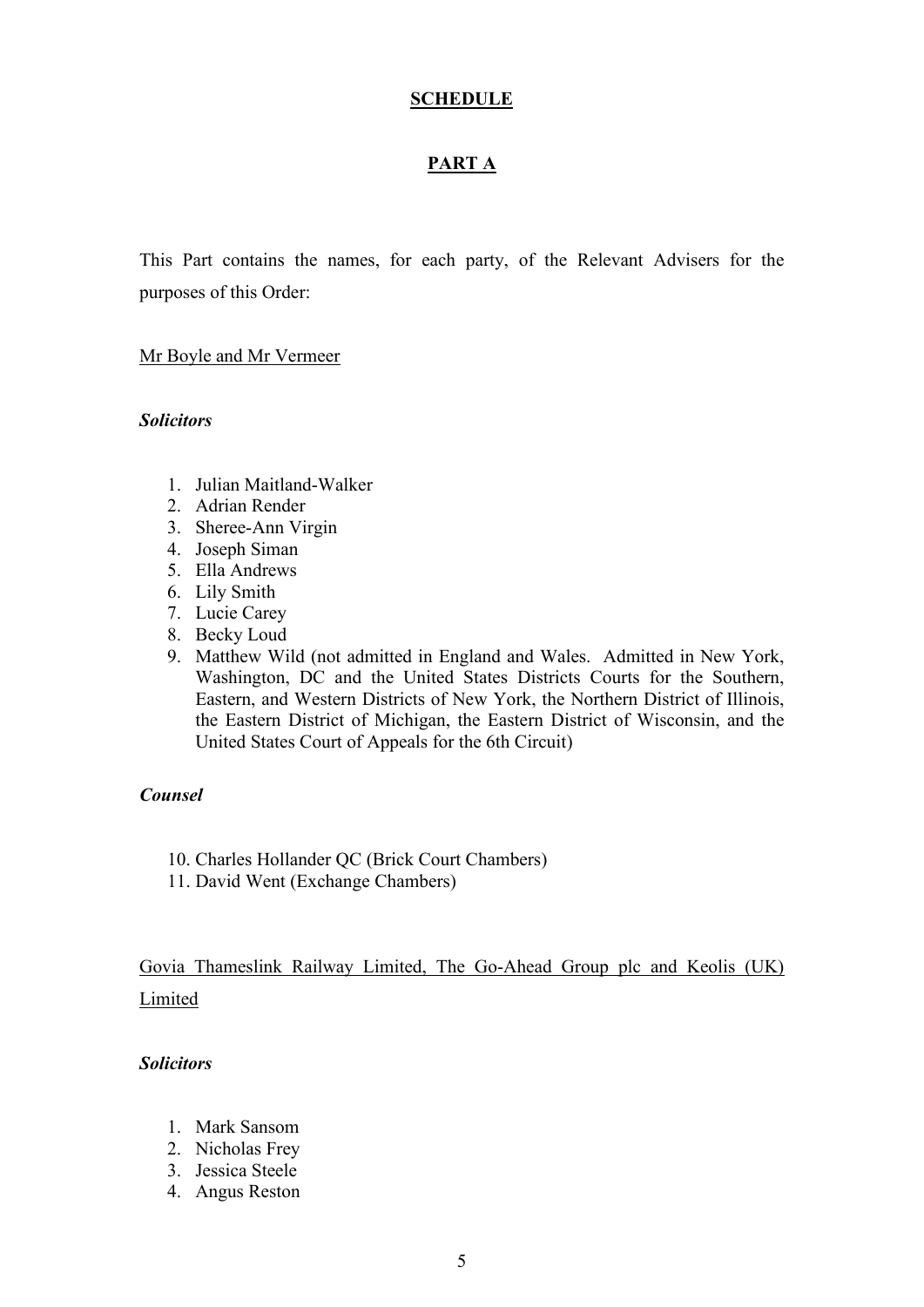- 5. Lydia Ream
- 6. Amy Sanderson
- 7. Dwayne Thompson
- 8. Seji Choi

(All of Freshfields Bruckhaus Deringer LLP)

### *Counsel*

- 1. Paul Harris QC
- 2. Anneliese Blackwood
- 3. Michael Armitage
- 4. Cliodhna Kelleher

(All of Monckton Chambers)

### The Secretary of State for Transport

### *External Solicitors*

- 1. Lesley Farrell
- 2. Elizabeth Coleman
- 3. Deborah Polden
- 4. Anne Harris
- 5. Agnes Koko
- 6. Marc Lasok-Smith
- 7. Nick Brittlebank (trainee solicitor)

(All of Eversheds Sutherland (International) LLP)

## *Counsel*

- 5. Anneli Howard QC
- 6. Brendan McGurk

(Of Monckton Chambers)

## *Department for Transport Legal Advisers, Government Legal Department*

- 1. Jessica Walters
- 2. Ifeoma Nwabude
- 3. Henry Forrester
- 4. Jon Tan (trainee solicitor)

(All of the Department for Transport)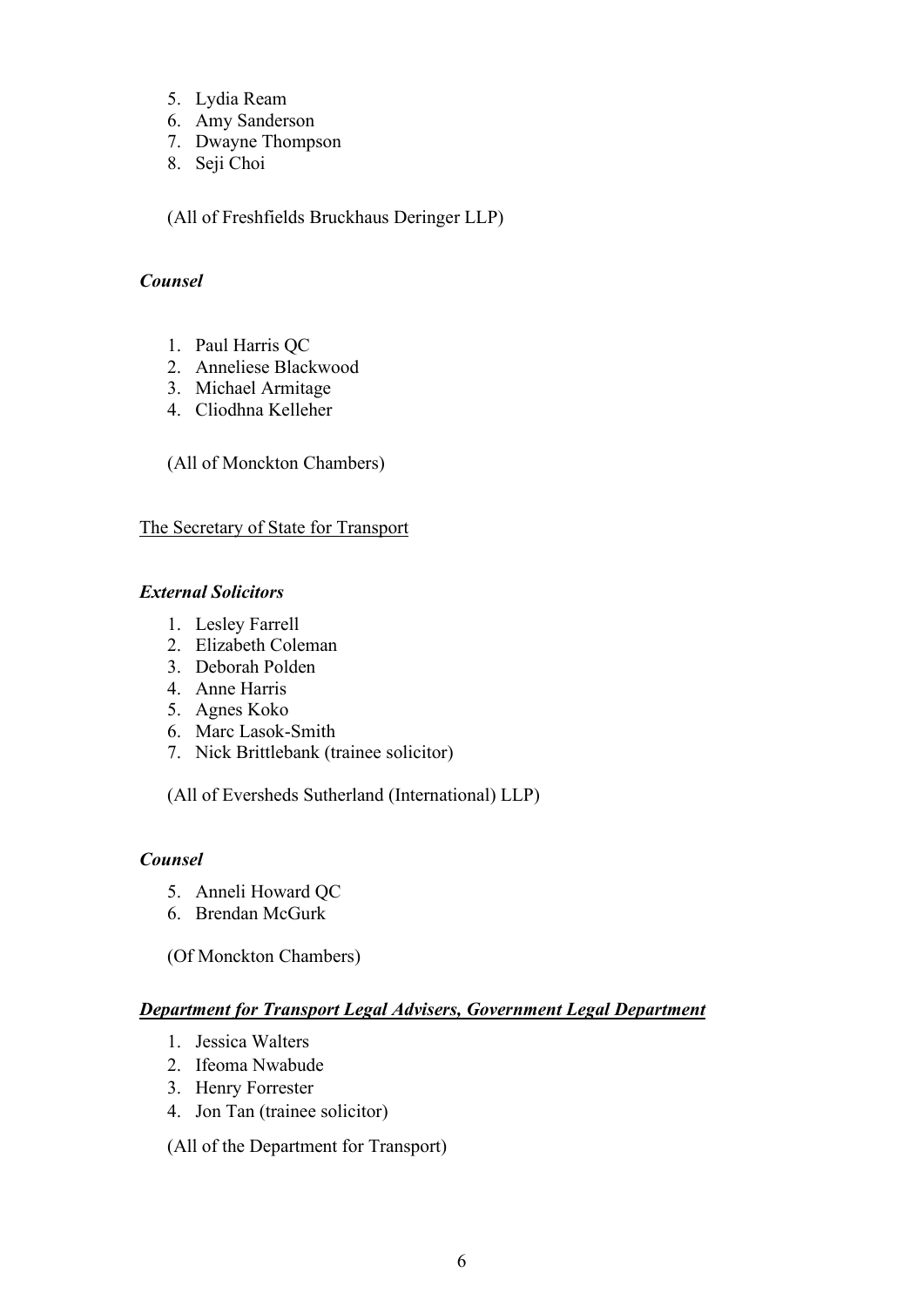## **PART B**

## **UNDERTAKING**

I, manner and the contract of the contract of the contract of the contract of the contract of the contract of the contract of the contract of the contract of the contract of the contract of the contract of the contract of …………………………………………… [firm, company or establishment] being [legal or other qualification] and regulated so far as my professional conduct is concerned by [regulatory body, if any] undertake to the Tribunal as follows:

- 1. I have read a copy of the Tribunal's Order of …………………………………… [date] (the "**Tribunal's Order**") and understand the implications of the Tribunal's Order and the giving of this undertaking.
- 2. Save in respect of provision to the Tribunal, I will not disclose the Confidential Information (as defined in the Tribunal's Order) to any person who is not a Relevant Adviser (as defined in the Tribunal's Order) without the express written consent of the person who originally disclosed the Confidential Information ("**the Disclosing Person**") or the permission of the Tribunal.
- 3. I will use the Confidential Information only for the purpose of these proceedings and for the purpose of no other current or future proceedings, dispute, complaint, or other use whatsoever without the express consent of the Disclosing Person.
- 4. I have read, and understand the implications of, Rule 102 of the Tribunal Rules, and will use the Confidential Information only in accordance with that Rule.
- 5. The Relevant Documents (as defined in the Tribunal's Order) containing the Confidential Information will remain in my custody or the custody of another Relevant Adviser at all times and be held in a manner appropriate to the circumstances so as to prevent unauthorised access or disclosure.
- 6. The production of further copies by me of the Relevant Documents containing the Confidential Information shall be limited to those required for the use of the Relevant Advisers for the purposes of these proceedings and shall be held in accordance with paragraph 5 of this undertaking.
- 7. With the exception of solicitors' or counsels' notes, and to the extent permitted by law or any applicable professional conduct regulations, any and all copies of the documents containing the Confidential Information will be securely disposed of insofar as is technologically possible or rendered inaccessible from any